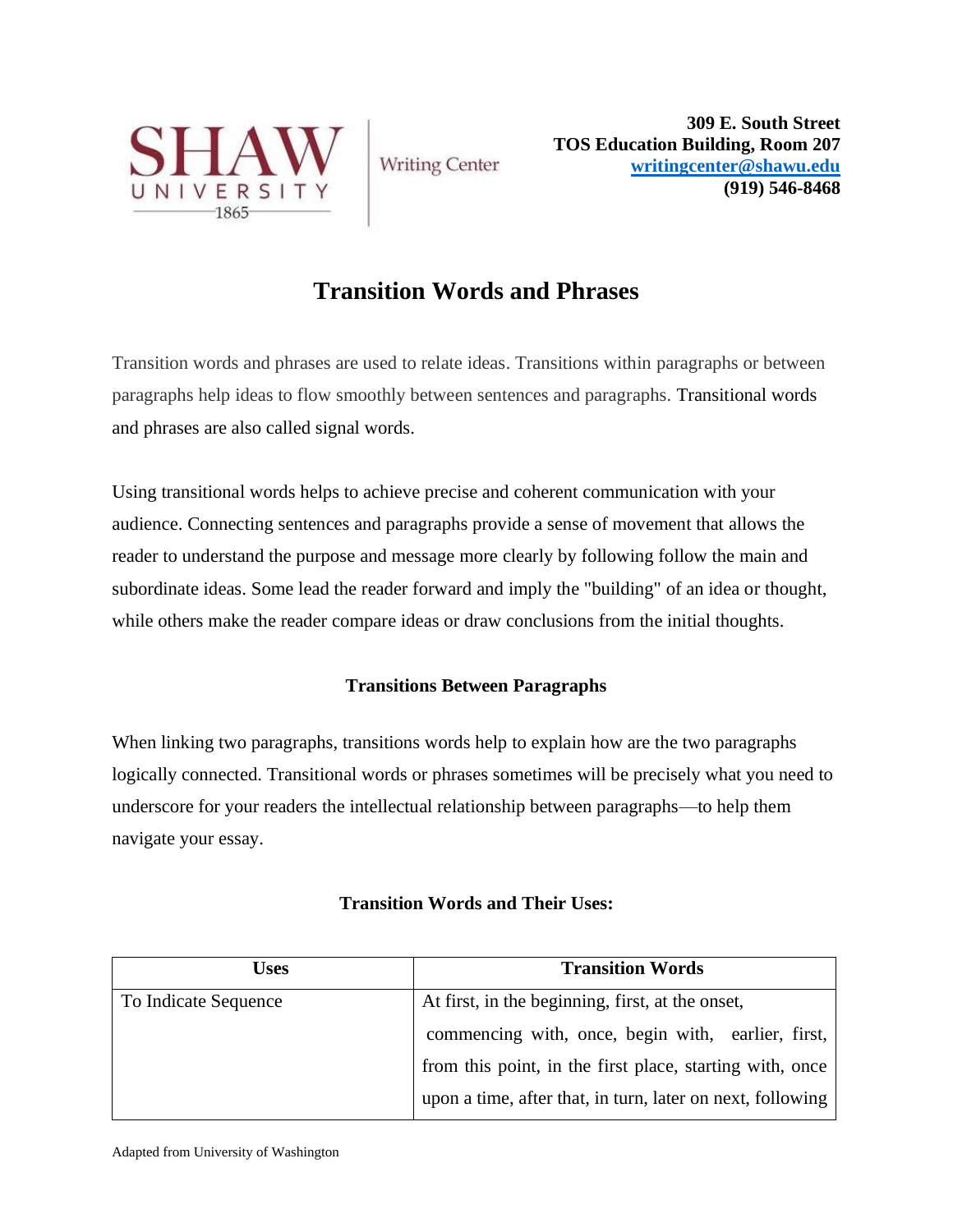|                            | that, immediately following, in the second place,          |
|----------------------------|------------------------------------------------------------|
|                            | secondly, so far, subsequently, the following week, the    |
|                            | next day, twice, the second stage, the next time.          |
|                            | Lastly, finally, third, last of all, to conclude, in       |
|                            | conclusion.                                                |
| To Indicate Time Order     | Formerly, earlier, before, recently, in the past,          |
|                            | previously, at present, currently, immediately,            |
|                            | presently, now, until now, right away,                     |
|                            | simultaneously, at this moment, afterward, soon,           |
|                            | hereafter, until now, in the future, and after all that.   |
| To Indicate COMPARISON     | After all, also, as well as, along the same lines,         |
|                            | compared to, comparatively, like, likewise, analogous      |
|                            | to, nevertheless, parallel to, a relative of, whereas,     |
|                            | resembling, too, identical, and similarly.                 |
| To Indicate CONTRAST       | Different from, in contrast, up against, but, otherwise,   |
|                            | regardless, nevertheless, by contrast, contrary to, to     |
|                            | differentiate, a clear difference, although, despite, yo   |
|                            | oppose, yet, contrarily, even though, however, even,       |
|                            | and counter to.                                            |
| To Indicate CAUSE & EFFECT | Accordingly, thus, as a result, then, caused by,           |
|                            | because of this, due to, consequently, hence, in effect,   |
|                            | subsequently, the outcome, hence, in conclusion, as a      |
|                            | consequence, and furthermore.                              |
| To Indicate ADDITION       | After, afterward, again, also, too, moreover, finally, in  |
|                            | fact, lastly, thus, and, therefore, besides further, next, |
|                            | following this, and equally important.                     |
| To Provide An EXAMPLE      | For example, as an example, consider another way,          |
|                            | after all, for instance, more precisely, in the            |
|                            | following, another way, in this situation, in order to     |
|                            | clarify, such as, to illustrate, to exemplify, and to      |
|                            | demonstrate.                                               |